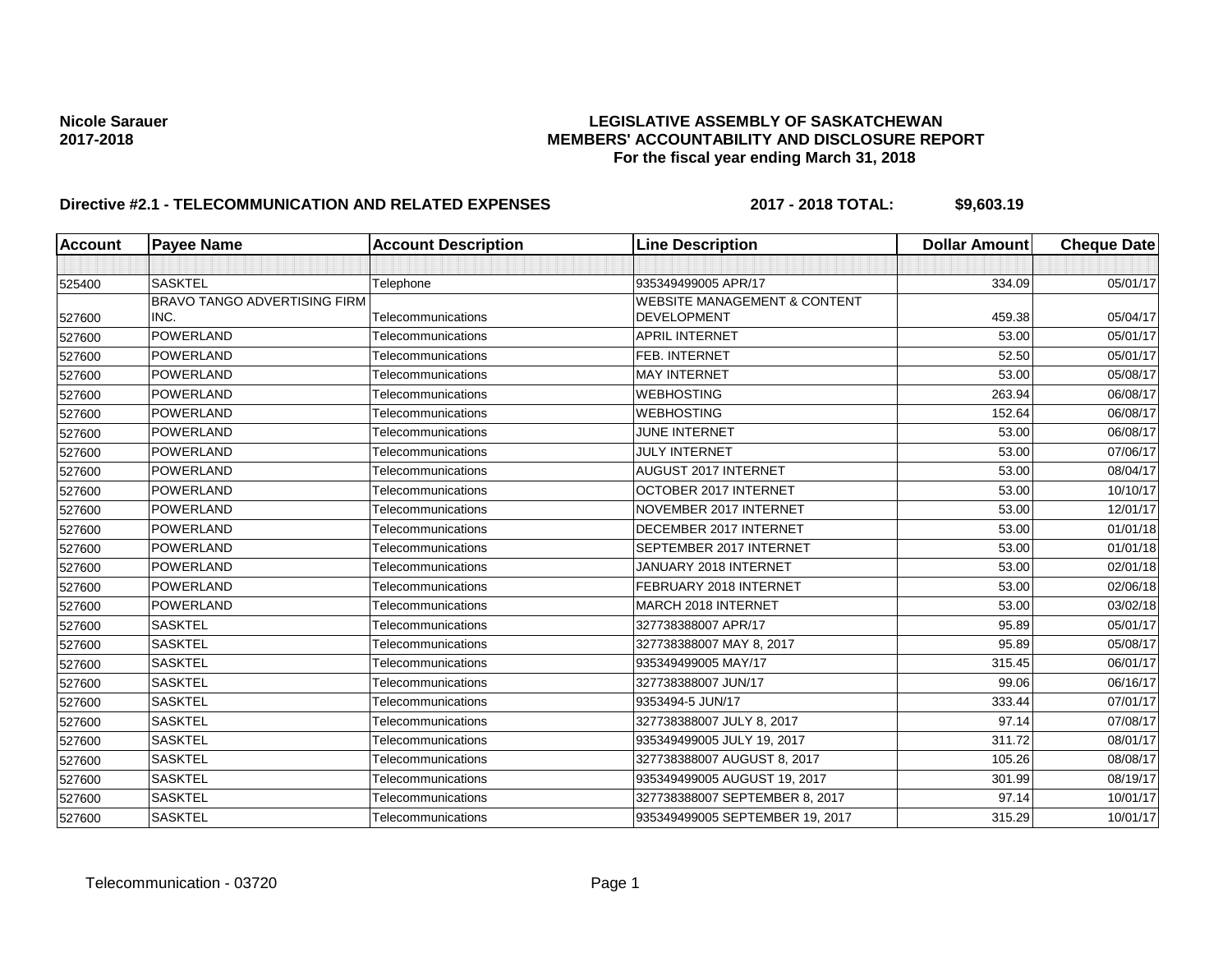### Nicole Sarauer<br>**LEGISLATIVE ASSEMBLY OF SASKATCHEWAN**<br>MEMBERS' ACCOUNTABILITY AND DISCLOSURE REF **2017-2018 MEMBERS' ACCOUNTABILITY AND DISCLOSURE REPORT For the fiscal year ending March 31, 2018**

# **Directive #2.1 - TELECOMMUNICATION AND RELATED EXPENSES** 2017 - 2018 TOTAL: \$9,603.19

| <b>Account</b> | <b>Payee Name</b>            | <b>Account Description</b>           | <b>Line Description</b>         | <b>Dollar Amountl</b> | <b>Cheque Date</b> |
|----------------|------------------------------|--------------------------------------|---------------------------------|-----------------------|--------------------|
|                |                              |                                      |                                 |                       |                    |
| 527600         | <b>SASKTEL</b>               | Telecommunications                   | 327738388007 OCTOBER 8, 2017    | 97.14                 | 10/08/17           |
| 527600         | <b>SASKTEL</b>               | Telecommunications                   | 935349499005 OCTOBER 19, 2017   | 315.23                | 11/01/17           |
| 527600         | <b>SASKTEL</b>               | Telecommunications                   | 935349499005 NOVEMBER 19, 2017  | 298.33                | 12/01/17           |
| 527600         | <b>SASKTEL</b>               | Telecommunications                   | 327738388007 NOVEMBER 8, 2017   | 97.14                 | 12/01/17           |
| 527600         | <b>SASKTEL</b>               | Telecommunications                   | 935349499005 DECEMBER 19, 2017  | 302.59                | 01/01/18           |
| 527600         | <b>SASKTEL</b>               | Telecommunications                   | 327738388007 DECEMBER 8, 2017   | 97.14                 | 01/01/18           |
| 527600         | <b>SASKTEL</b>               | Telecommunications                   | 327738388007 JANUARY 8, 2018    | 99.76                 | 01/08/18           |
| 527600         | <b>SASKTEL</b>               | Telecommunications                   | 935349499005 JANUARY 19, 2018   | 315.12                | 02/01/18           |
| 527600         | <b>SASKTEL</b>               | Telecommunications                   | 327738388007 FEBRUARY 8, 2018   | 99.47                 | 03/01/18           |
| 527600         | <b>SASKTEL</b>               | Telecommunications                   | 935349499005 FEBRUARY 19, 2018  | 311.06                | 03/01/18           |
| 527600         | <b>SASKTEL</b>               | Telecommunications                   | 327738388007 MARCH 8, 2018      | 103.39                | 03/08/18           |
| 527600         | <b>SASKTEL</b>               | Telecommunications                   | RTV - N. SARAUER - PERSONAL USE | (100.00)              | 03/31/18           |
|                | BRAVO TANGO ADVERTISING FIRM |                                      |                                 |                       |                    |
| 528500         | INC.                         | Web Site Development and Maint Costs | <b>WEBSITE DEVELOPMENT</b>      | 3,500.00              | 05/04/17           |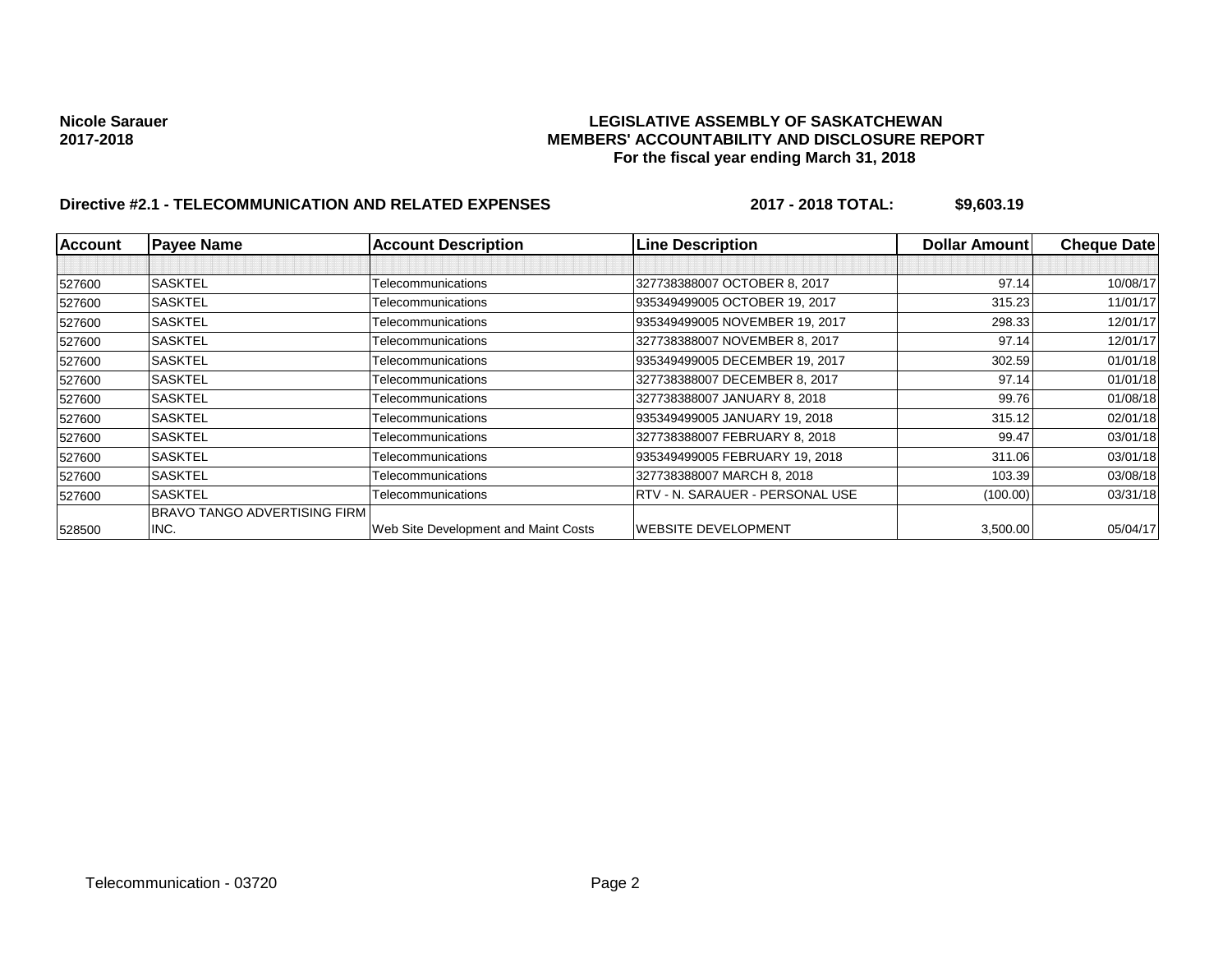### **LEGISLATIVE ASSEMBLY OF SASKATCHEWAN MEMBERS' ACCOUNTABILITY AND DISCLOSURE REPORT For the fiscal year ending March 31, 2018**

## **Directive #3.1 - MLA TRAVEL AND LIVING EXPENSES 2017 - 2018 TOTAL: \$4,837.92**

| <b>Account</b> | <b>Payee Name</b>      | <b>Account Description</b>  | <b>Line Description</b>           | <b>Dollar Amountl</b> | <b>Cheque Date</b> |
|----------------|------------------------|-----------------------------|-----------------------------------|-----------------------|--------------------|
|                |                        |                             |                                   |                       |                    |
| 541900         | <b>SARAUER, NICOLE</b> | Elected Rep - Travel        | MLA TRAVEL; MAR 24                | 100.00                | 04/20/17           |
| 541900         | <b>SARAUER, NICOLE</b> | Elected Rep - Travel        | MLA TRAVEL; APR 3 - 28            | 512.07                | 05/08/17           |
| 541900         | <b>SARAUER, NICOLE</b> | <b>Elected Rep - Travel</b> | MLA TRAVEL APRIL 5 - MAY 17, 2017 | 222.18                | 05/25/17           |
| 541900         | <b>SARAUER, NICOLE</b> | <b>Elected Rep - Travel</b> | MLA TRAVEL; APR 28/MAY 11         | 315.56                | 06/12/17           |
| 541900         | <b>SARAUER, NICOLE</b> | <b>Elected Rep - Travel</b> | MLA TRAVEL: JUN 1 - 30            | 839.74                | 07/10/17           |
|                |                        |                             | MLA TRAVEL AUGUST 30 - OCTOBER 3. |                       |                    |
| 541900         | <b>SARAUER, NICOLE</b> | Elected Rep - Travel        | 2017                              | 898.01                | 10/16/17           |
| 541900         | SARAUER, NICOLE        | <b>Elected Rep - Travel</b> | MLA TRAVEL OCTOBER 15 - 20, 2017  | 755.71                | 11/22/17           |
| 541900         | <b>SARAUER, NICOLE</b> | Elected Rep - Travel        | MLA TRAVEL OCTOBER 26 - 30, 2017  | 293.30                | 12/14/17           |
| 541900         | <b>SARAUER, NICOLE</b> | Elected Rep - Travel        | MLA TRAVEL JAN 4-FEB 21, 2018     | 389.90                | 03/01/18           |
| 541900         | <b>SARAUER, NICOLE</b> | <b>Elected Rep - Travel</b> | MLA TRAVEL MARCH 7 - 22, 2018     | 511.45                | 03/27/18           |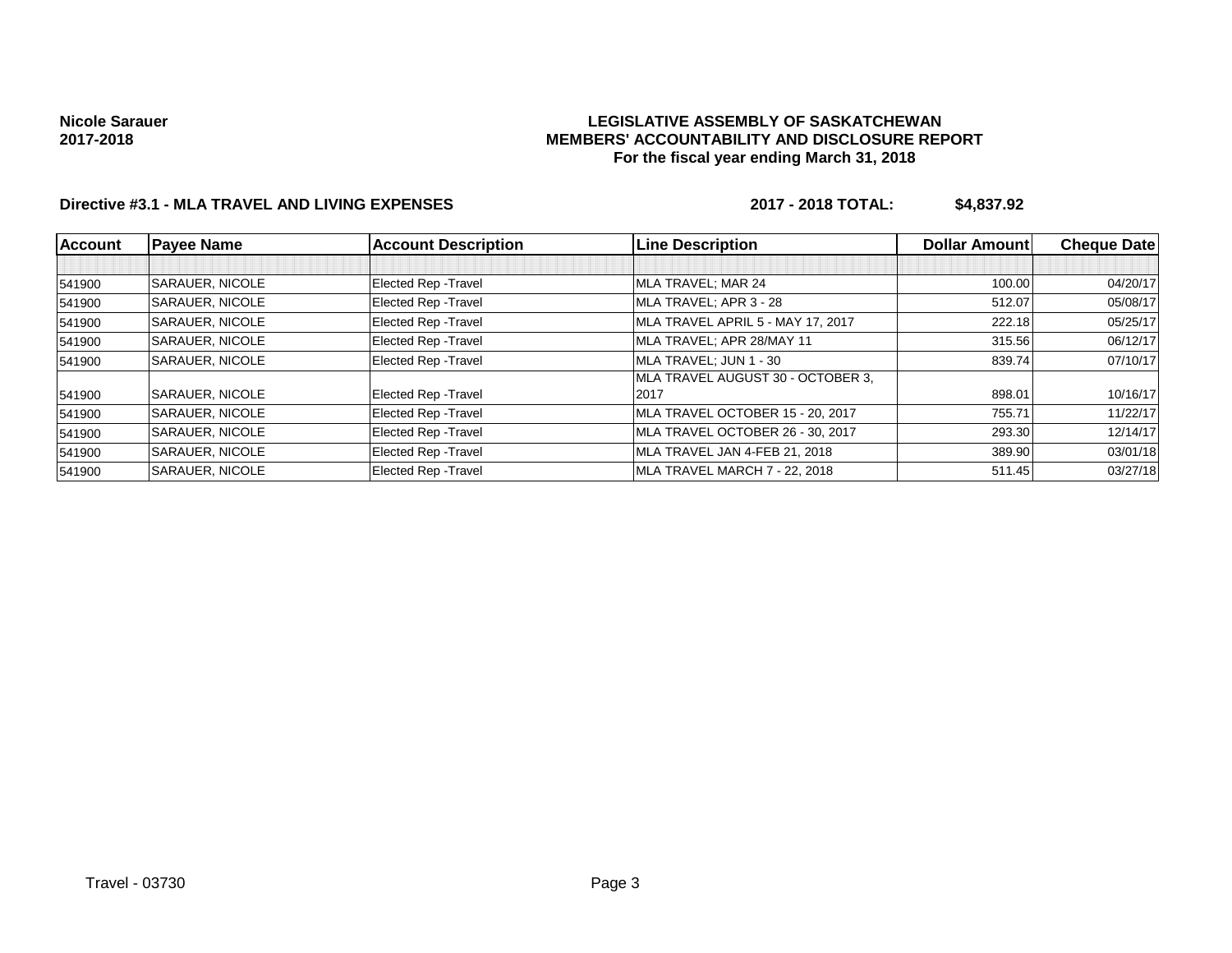### **LEGISLATIVE ASSEMBLY OF SASKATCHEWAN MEMBERS' ACCOUNTABILITY AND DISCLOSURE REPORT For the fiscal year ending March 31, 2018**

| <b>Account</b> | <b>Payee Name</b>        | <b>Account Description</b>                | <b>Line Description</b>                            | <b>Dollar Amount</b> | <b>Cheque Date</b> |
|----------------|--------------------------|-------------------------------------------|----------------------------------------------------|----------------------|--------------------|
|                |                          |                                           |                                                    |                      |                    |
| 521300         | SARAUER, NICOLE          | Fees Paid for Prof Services               | REIMB; FREEDOM OF INFORMATION                      | 121.00               | 08/17/17           |
|                |                          |                                           | RTV - N. SARAUER - FREEDOM OF                      |                      |                    |
| 521300         | SARAUER, NICOLE          | Fees Paid for Prof Services               | <b>INFORMATION</b>                                 | (121.00)             | 10/23/17           |
| 521372         | MICHAEL BELL PHOTOGRAPHY | Photographer's Services                   | PHOTOGRAPHER SERVICES                              | 172.25               | 11/01/17           |
| 522000         | SARAUER, NICOLE          | Rent of Ground, Buildings and Other Space | <b>REIMB: EVENT SPACE</b>                          | 50.00                | 06/01/17           |
| 522000         | SARAUER, NICOLE          | Rent of Ground, Buildings and Other Space | REIMBURSE: AREA USAGE FEE                          | 375.00               | 06/01/17           |
| 522000         | TRESO, TRAVIS            | Rent of Ground, Buildings and Other Space | APRIL CONSTITUENCY OFFICE RENT                     | 1,150.00             | 04/01/17           |
| 522000         | TRESO, TRAVIS            | Rent of Ground, Buildings and Other Space | <b>MAY RENT/ADJUSTMENTS</b>                        | 992.14               | 04/24/17           |
| 522000         | TRESO, TRAVIS            | Rent of Ground, Buildings and Other Space | JUNE OFFICE RENT                                   | 1,057.27             | 05/18/17           |
| 522000         | TRESO, TRAVIS            | Rent of Ground, Buildings and Other Space | JULY 2017 MLA OFFICE RENT-N.SARAUER                | 1,043.02             | 06/12/17           |
| 522000         | TRESO, TRAVIS            | Rent of Ground, Buildings and Other Space | <b>AUGUST OFFICE RENT</b>                          | 1,265.25             | 07/14/17           |
| 522000         | TRESO, TRAVIS            | Rent of Ground, Buildings and Other Space | <b>SEPT. OFFICE RENT</b>                           | 1,078.95             | 08/07/17           |
| 522000         | TRESO, TRAVIS            | Rent of Ground, Buildings and Other Space | OCTOBER 2017 MLA OFFICE RENT                       | 1,000.00             | 09/14/17           |
| 522000         | TRESO, TRAVIS            | Rent of Ground, Buildings and Other Space | NOVEMBER 2017 MLA OFFICE RENT                      | 1,000.00             | 10/16/17           |
| 522000         | TRESO, TRAVIS            | Rent of Ground, Buildings and Other Space | DECEMBER 2017 MLA RENT & UTILITIES                 | 1,000.00             | 10/30/17           |
| 522000         | TRESO, TRAVIS            | Rent of Ground, Buildings and Other Space | JANUARY 2017 MLA OFFICE RENT &<br><b>UTILITIES</b> | 1.037.29             | 12/01/17           |
| 522000         | TRESO, TRAVIS            | Rent of Ground, Buildings and Other Space | FEBRUARY 2018 MLA OFFICE RENT                      | 1,189.95             | 01/05/18           |
| 522000         | TRESO, TRAVIS            | Rent of Ground, Buildings and Other Space | MARCH 2018 MLA OFFICE RENT                         | 1,157.39             | 02/14/18           |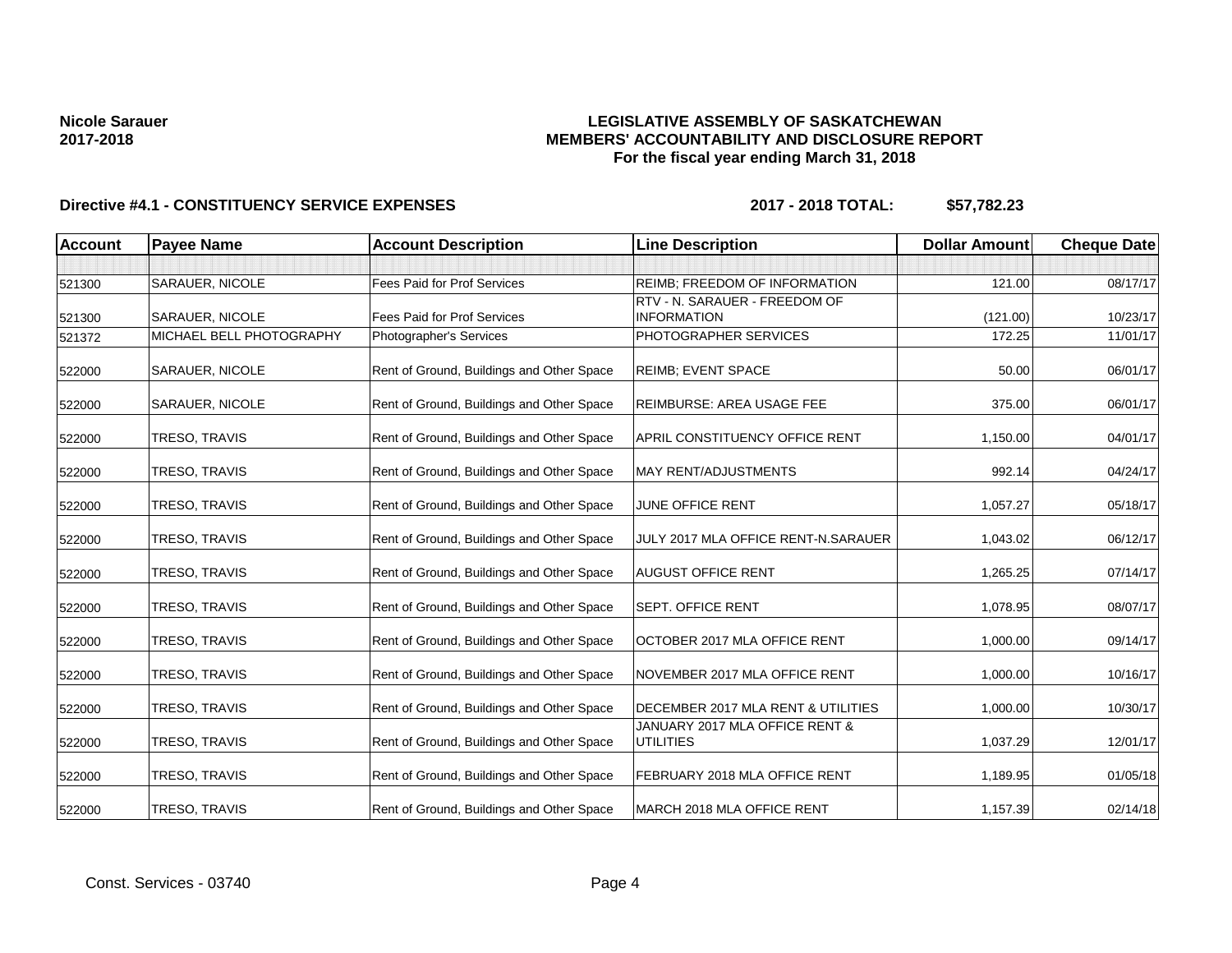#### **LEGISLATIVE ASSEMBLY OF SASKATCHEWAN MEMBERS' ACCOUNTABILITY AND DISCLOSURE REPORT For the fiscal year ending March 31, 2018**

| <b>Account</b> | <b>Payee Name</b>             | <b>Account Description</b>          | <b>Line Description</b>             | <b>Dollar Amount</b> | <b>Cheque Date</b> |
|----------------|-------------------------------|-------------------------------------|-------------------------------------|----------------------|--------------------|
|                |                               |                                     |                                     |                      |                    |
|                | MINISTER OF FINANCE-MINISTRY  |                                     |                                     |                      |                    |
| 522200         | OF CENTRAL SERVICES           | Rent of Photocopiers                | PHOTOCOPIER SERVICE FEE 2017/18     | 100.00               | 12/01/17           |
| 522200         | <b>TOSHIBA OF CANADA LTD.</b> | Rent of Photocopiers                | APRIL COPIER LEASE 220889           | 142.08               | 04/05/17           |
| 522200         | TOSHIBA OF CANADA LTD.        | Rent of Photocopiers                | <b>COPIER CHARGES</b>               | 162.98               | 05/05/17           |
| 522200         | TOSHIBA OF CANADA LTD.        | Rent of Photocopiers                | JUNE COPIER LEASE 220889            | 141.71               | 06/05/17           |
| 522200         | TOSHIBA OF CANADA LTD.        | Rent of Photocopiers                | <b>COPIER CHARGES</b>               | 143.77               | 07/06/17           |
| 522200         | <b>TOSHIBA OF CANADA LTD.</b> | Rent of Photocopiers                | AUG. COPIER LEASE 220889            | 161.76               | 08/04/17           |
| 522200         | TOSHIBA OF CANADA LTD.        | Rent of Photocopiers                | <b>COPIER CHARGES</b>               | 138.47               | 10/01/17           |
| 522200         | TOSHIBA OF CANADA LTD.        | Rent of Photocopiers                | <b>COPIER CHARGES</b>               | 147.41               | 10/06/17           |
| 522200         | <b>TOSHIBA OF CANADA LTD.</b> | Rent of Photocopiers                | <b>COPIER CHARGES</b>               | 146.14               | 12/01/17           |
| 522200         | TOSHIBA OF CANADA LTD.        | <b>Rent of Photocopiers</b>         | <b>COPIER CHARGES</b>               | 141.30               | 01/01/18           |
| 522200         | <b>TOSHIBA OF CANADA LTD.</b> | Rent of Photocopiers                | <b>COPIER CHARGES</b>               | 137.97               | 01/05/18           |
| 522200         | TOSHIBA OF CANADA LTD.        | Rent of Photocopiers                | <b>COPIER CHARGES</b>               | 143.68               | 03/01/18           |
| 522500         | KNIGHT ARCHER INSURANCE LTD.  | <b>Insurance Premiums</b>           | POLICY REVISION C701305499          | 100.00               | 07/01/17           |
| 522500         | KNIGHT ARCHER INSURANCE LTD.  | <b>Insurance Premiums</b>           | <b>OFFICE INSUR. C701305499</b>     | 589.36               | 08/01/17           |
| 522700         | SASKPOWER CORPORATION         | Utilities - Electricity and Nat Gas | 510004311104 APR/17                 | 73.24                | 05/01/17           |
| 522700         | SASKPOWER CORPORATION         | Utilities - Electricity and Nat Gas | 510004311104 MAY/17                 | 67.69                | 06/01/17           |
| 522700         | SASKPOWER CORPORATION         | Utilities - Electricity and Nat Gas | 510004311104 JUNE 22, 2017          | 72.62                | 07/01/17           |
| 522700         | SASKPOWER CORPORATION         | Utilities - Electricity and Nat Gas | 510004311104 JUL/17                 | 75.10                | 08/01/17           |
| 522700         | SASKPOWER CORPORATION         | Utilities - Electricity and Nat Gas | 510004311104 AUGUST 24, 2017        | 70.46                | 09/01/17           |
| 522700         | SASKPOWER CORPORATION         | Utilities - Electricity and Nat Gas | 510004311104 SEPTEMBER 25, 2017     | 58.91                | 10/01/17           |
| 522700         | SASKPOWER CORPORATION         | Utilities - Electricity and Nat Gas | 510004311104 OCTOBER 24, 2017       | 68.16                | 11/01/17           |
| 522700         | SASKPOWER CORPORATION         | Utilities - Electricity and Nat Gas | 510004311104 NOVEMBER 23, 2017      | 69.39                | 12/01/17           |
| 522700         | SASKPOWER CORPORATION         | Utilities - Electricity and Nat Gas | 510004311104 DECEMBER 21, 2017      | 136.30               | 01/01/18           |
| 522700         | SASKPOWER CORPORATION         | Utilities - Electricity and Nat Gas | 510004311104 JANUARY 24, 2018       | 75.23                | 02/01/18           |
| 522700         | SASKPOWER CORPORATION         | Utilities - Electricity and Nat Gas | 510004311104 FEBRUARY 22, 2018      | 69.39                | 03/01/18           |
| 522700         | SASKPOWER CORPORATION         | Utilities - Electricity and Nat Gas | 510004311104 MARCH 22, 2018         | 71.10                | 03/22/18           |
| 522700         | TRESO, TRAVIS                 | Utilities - Electricity and Nat Gas | UTILITIES JULY 22 - AUGUST 22, 2017 | 64.03                | 09/14/17           |
| 522700         | TRESO, TRAVIS                 | Utilities - Electricity and Nat Gas | NOVEMBER 2017 MLA OFFICE RENT       | 50.79                | 10/16/17           |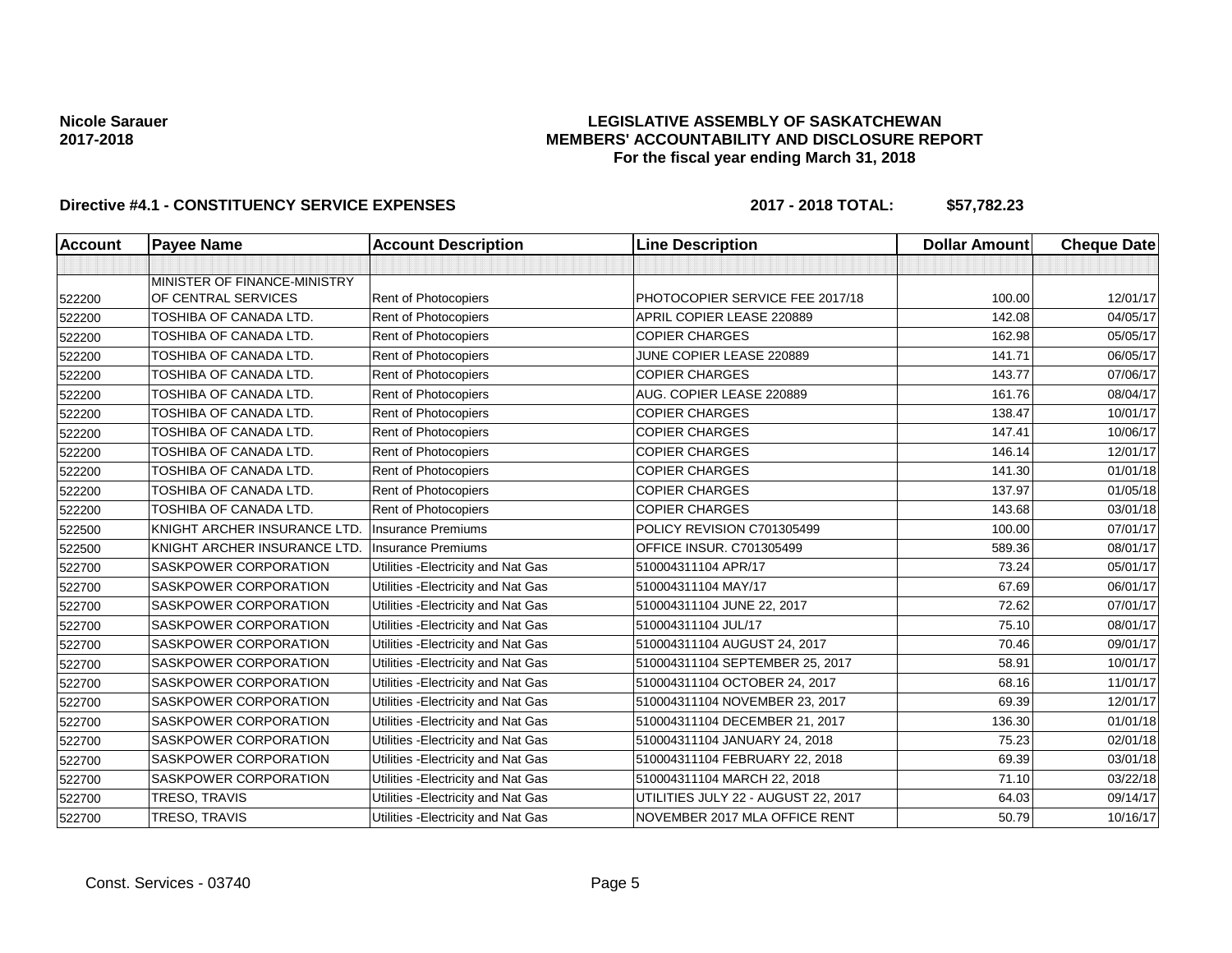### **LEGISLATIVE ASSEMBLY OF SASKATCHEWAN MEMBERS' ACCOUNTABILITY AND DISCLOSURE REPORT For the fiscal year ending March 31, 2018**

| <b>Account</b> | <b>Payee Name</b>                                   | <b>Account Description</b>           | <b>Line Description</b>            | <b>Dollar Amount</b> | <b>Cheque Date</b> |
|----------------|-----------------------------------------------------|--------------------------------------|------------------------------------|----------------------|--------------------|
|                |                                                     |                                      |                                    |                      |                    |
| 522700         | TRESO, TRAVIS                                       | Utilities - Electricity and Nat Gas  | DECEMBER 2017 MLA RENT & UTILITIES | 59.35                | 10/30/17           |
| 522700         | <b>TRESO, TRAVIS</b>                                | Utilities - Electricity and Nat Gas  | <b>UTILITIES</b>                   | 114.56               | 03/01/18           |
| 525000         | ALLIED PRINTERS & PROMOTIONS                        | Postal, Courier, Freight and Related | MLA NEWSLETTER - NO GST            | 260.91               | 03/29/18           |
| 525000         | CANADA POST CORPORATION                             | Postal, Courier, Freight and Related | <b>POSTAGE</b>                     | 3,000.00             | 03/26/18           |
| 525000         | COLE, NATHANIEL J D                                 | Postal, Courier, Freight and Related | STAMPS & MISC OFFICE SUPPLIES      | 267.75               | 06/01/17           |
| 525000         | COLE. NATHANIEL J D                                 | Postal, Courier, Freight and Related | <b>POSTAGE</b>                     | 100.59               | 10/26/17           |
| 525000         | MINISTER OF FINANCE-MINISTRY<br>OF CENTRAL SERVICES | Postal, Courier, Freight and Related | APR. MAIL SERVICES                 | 40.97                | 06/09/17           |
| 525000         | MINISTER OF FINANCE-MINISTRY<br>OF CENTRAL SERVICES | Postal, Courier, Freight and Related | MAY 2017 MAIL SERVICES             | 40.97                | 07/05/17           |
| 525000         | MINISTER OF FINANCE-MINISTRY<br>OF CENTRAL SERVICES | Postal, Courier, Freight and Related | <b>JUNE MAIL SERVICES</b>          | 41.00                | 08/01/17           |
| 525000         | MINISTER OF FINANCE-MINISTRY<br>OF CENTRAL SERVICES | Postal, Courier, Freight and Related | AUGUST 2017 MAIL SERVICES          | 42.05                | 10/01/17           |
| 525000         | MINISTER OF FINANCE-MINISTRY<br>OF CENTRAL SERVICES | Postal, Courier, Freight and Related | JULY 2017 MAIL SERVICES            | 42.05                | 10/01/17           |
| 525000         | MINISTER OF FINANCE-MINISTRY<br>OF CENTRAL SERVICES | Postal, Courier, Freight and Related | OCTOBER 2017 MAIL SERVICES         | 42.09                | 12/01/17           |
| 525000         | MINISTER OF FINANCE-MINISTRY<br>OF CENTRAL SERVICES | Postal, Courier, Freight and Related | SEPTEMBER 2017 MAIL SERVICES       | 42.09                | 12/01/17           |
| 525000         | MINISTER OF FINANCE-MINISTRY<br>OF CENTRAL SERVICES | Postal, Courier, Freight and Related | NOVEMBER 2017 MAIL SERVICES        | 42.09                | 01/01/18           |
| 525000         | MINISTER OF FINANCE-MINISTRY<br>OF CENTRAL SERVICES | Postal, Courier, Freight and Related | DECEMBER 2017 MAIL SERVICES        | 1,208.16             | 02/01/18           |
| 525000         | MINISTER OF FINANCE-MINISTRY<br>OF CENTRAL SERVICES | Postal, Courier, Freight and Related | MSS61247                           | 42.09                | 03/08/18           |
| 525000         | MINISTER OF FINANCE-MINISTRY<br>OF CENTRAL SERVICES | Postal, Courier, Freight and Related | FEBRUARY 2018 MAIL SERVICES        | 42.13                | 03/22/18           |
| 525000         | MINISTER OF FINANCE-MINISTRY<br>OF CENTRAL SERVICES | Postal, Courier, Freight and Related | MARCH 2018 MAIL SERVICES           | 42.11                | 03/31/18           |
| 528000         | NETFORE SYSTEMS INC.                                | <b>Support Services</b>              | SOFTWARE LICENSING AGREEMENT       | 3,180.00             | 07/01/17           |
| 528000         | NETFORE SYSTEMS INC.                                | <b>Support Services</b>              | RTV - PST ON SOFTWARE LICENSING    | (180.00)             | 09/14/17           |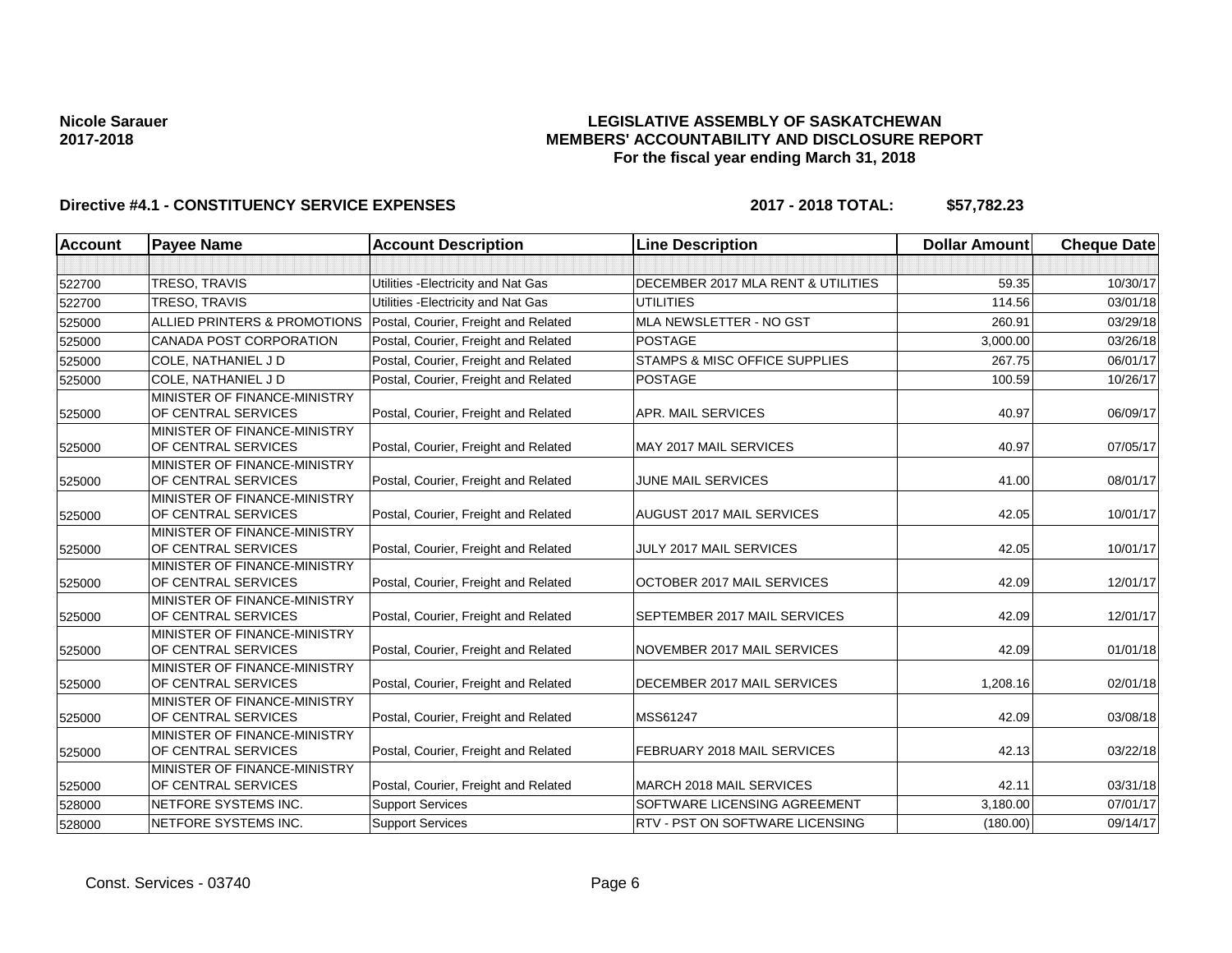### **LEGISLATIVE ASSEMBLY OF SASKATCHEWAN MEMBERS' ACCOUNTABILITY AND DISCLOSURE REPORT For the fiscal year ending March 31, 2018**

| <b>Account</b> | <b>Payee Name</b>                   | <b>Account Description</b>              | <b>Line Description</b>                      | <b>Dollar Amount</b> | <b>Cheque Date</b> |
|----------------|-------------------------------------|-----------------------------------------|----------------------------------------------|----------------------|--------------------|
|                |                                     |                                         |                                              |                      |                    |
| 528000         | POWERLAND                           | <b>Support Services</b>                 | <b>TECHNOLOGY SUPPORT SERVICES</b>           | 74.20                | 07/01/17           |
| 528000         | <b>POWERLAND</b>                    | <b>Support Services</b>                 | <b>SUPPORT SERVICES</b>                      | 74.20                | 08/01/17           |
| 528000         | POWERLAND                           | <b>Support Services</b>                 | <b>TECHNICAL SERVICE</b>                     | 148.40               | 09/01/17           |
| 529000         | <b>COMPLETE CLEAN</b>               | <b>General Contractual Services</b>     | <b>CLEANING SERVICES - NO GST</b>            | 286.20               | 03/26/18           |
| 529000         | LITTLECHIEF, TYLER                  | <b>General Contractual Services</b>     | AUG. OFFICE CLEANING                         | 60.00                | 08/15/17           |
| 529000         | LITTLECHIEF, TYLER                  | <b>General Contractual Services</b>     | AUGUST 31, 2017 MLA OFFICE CLEANING          | 30.00                | 09/01/17           |
|                |                                     |                                         | MLA OFFICE CLEANING OCTOBER 25,              |                      |                    |
| 529000         | <b>RANCH EHRLO SOCIETY</b>          | <b>General Contractual Services</b>     | 2017                                         | 30.00                | 11/01/17           |
| 529000         | <b>RANCH EHRLO SOCIETY</b>          | <b>General Contractual Services</b>     | MLA OFFICE CLEANING SEP 20 & OCT 11,<br>2017 | 60.00                | 11/02/17           |
|                |                                     |                                         | NOV 29 & DEC 13 MLA OFFICE CLEANING          |                      |                    |
| 529000         | <b>RANCH EHRLO SOCIETY</b>          | <b>General Contractual Services</b>     | (DAVID)                                      | 60.00                | 01/01/18           |
| 529000         | <b>RANCH EHRLO SOCIETY</b>          | <b>General Contractual Services</b>     | JAN24/18 MLA OFFICE CLEANING-DAVID           | 30.00                | 01/24/18           |
|                |                                     |                                         | DAVID SANGUAIS CLEANING JANUARY              |                      |                    |
| 529000         | <b>RANCH EHRLO SOCIETY</b>          | <b>General Contractual Services</b>     | 10/18                                        | 30.00                | 02/01/18           |
| 529000         | SMALLCHILD, ALBERT                  | <b>General Contractual Services</b>     | <b>OFFICE CLEANING</b>                       | 30.00                | 04/05/17           |
| 529000         | SMALLCHILD, ALBERT                  | <b>General Contractual Services</b>     | <b>OFFICE CLEANING</b>                       | 30.00                | 04/20/17           |
| 529000         | SMALLCHILD, ALBERT                  | <b>General Contractual Services</b>     | MAY 3, 2017 OFFICE CLEANING                  | 30.00                | 05/03/17           |
| 529000         | SMALLCHILD, ALBERT                  | <b>General Contractual Services</b>     | <b>CLEANING SERVICES</b>                     | 30.00                | 05/18/17           |
| 529000         | SMALLCHILD, ALBERT                  | <b>General Contractual Services</b>     | CLEANING SERVICES MAY 31, 2017               | 30.00                | 06/20/17           |
| 529000         | SMALLCHILD, ALBERT                  | <b>General Contractual Services</b>     | <b>OFFICE CLEANING</b>                       | 30.00                | 06/22/17           |
| 529000         | SMALLCHILD, ALBERT                  | <b>General Contractual Services</b>     | <b>OFFICE CLEANING</b>                       | 30.00                | 07/06/17           |
| 529000         | <b>WATERS, JESSICA</b>              | <b>General Contractual Services</b>     | <b>ERGONOMIC ASSESSMENT</b>                  | 25.00                | 12/01/17           |
|                | <b>BRAVO TANGO ADVERTISING FIRM</b> |                                         |                                              |                      |                    |
| 529200         | INC.                                | <b>Professional Development</b>         | <b>WEBSITE TRAINING</b>                      | 459.38               | 05/04/17           |
| 529200         | COLE, NATHANIEL J D                 | <b>Professional Development</b>         | UNIVERSITY COURSE REIMBURSEMENT              | 1,279.40             | 01/19/18           |
| 529200         | SARAUER, NICOLE                     | Professional Development                | REIMB: CBA SASK-MW 2018                      | 850.00               | 02/01/18           |
|                | <b>PATTISON OUTDOOR</b>             |                                         |                                              |                      |                    |
| 530000         | <b>ADVERTISING LTD.</b>             | <b>Communications Development Costs</b> | ADVERTISING PRODUCTION                       | 640.24               | 09/01/17           |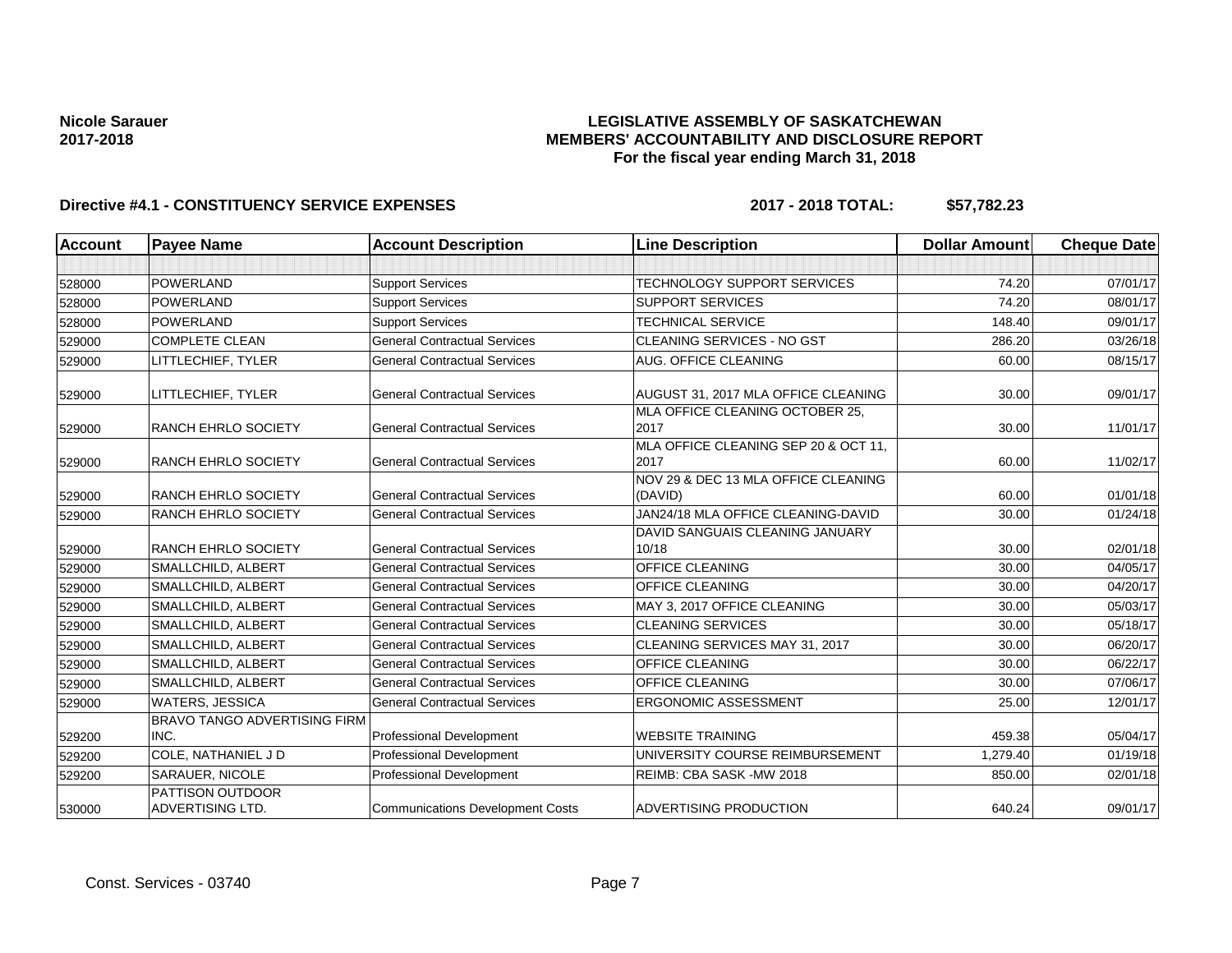### **LEGISLATIVE ASSEMBLY OF SASKATCHEWAN MEMBERS' ACCOUNTABILITY AND DISCLOSURE REPORT For the fiscal year ending March 31, 2018**

| <b>Account</b> | <b>Payee Name</b>         | <b>Account Description</b>              | <b>Line Description</b>          | <b>Dollar Amount</b> | <b>Cheque Date</b> |
|----------------|---------------------------|-----------------------------------------|----------------------------------|----------------------|--------------------|
|                |                           |                                         |                                  |                      |                    |
|                | <b>PATTISON OUTDOOR</b>   |                                         |                                  |                      |                    |
| 530000         | <b>ADVERTISING LTD.</b>   | <b>Communications Development Costs</b> | <b>BUS BENCH ADVERTISING</b>     | 291.50               | 11/01/17           |
|                | <b>PATTISON OUTDOOR</b>   |                                         |                                  |                      |                    |
| 530000         | <b>ADVERTISING LTD.</b>   | <b>Communications Development Costs</b> | ADVERTISING PRODUCTION           | 530.00               | 03/19/18           |
|                | <b>PATTISON OUTDOOR</b>   |                                         |                                  |                      |                    |
| 530000         | <b>ADVERTISING LTD.</b>   | <b>Communications Development Costs</b> | PRODUCTION-BUS BENCHES           | 397.50               | 03/31/18           |
|                | <b>PATTISON OUTDOOR</b>   |                                         |                                  |                      |                    |
| 530100         | <b>ADVERTISING LTD.</b>   | <b>Communcations Production</b>         | <b>PRODUCTION &amp; DIEM FEE</b> | 259.70               | 12/04/17           |
|                | <b>PATTISON OUTDOOR</b>   |                                         |                                  |                      |                    |
| 530100         | <b>ADVERTISING LTD.</b>   | <b>Communcations Production</b>         | <b>PRODUCTION</b>                | 259.70               | 03/01/18           |
|                | <b>HERITAGE COMMUNITY</b> |                                         |                                  |                      |                    |
| 530500         | <b>ASSOCIATION INC.</b>   | <b>Media Placement</b>                  | <b>ADVERTISING</b>               | 300.00               | 05/01/17           |
|                | <b>PATTISON OUTDOOR</b>   |                                         |                                  |                      |                    |
| 530500         | <b>ADVERTISING LTD.</b>   | Media Placement                         | <b>ADVERTISING</b>               | 166.67               | 04/17/17           |
|                | <b>PATTISON OUTDOOR</b>   |                                         |                                  |                      |                    |
| 530500         | <b>ADVERTISING LTD.</b>   | Media Placement                         | <b>ADVERTISING</b>               | 360.00               | 04/17/17           |
|                | <b>PATTISON OUTDOOR</b>   |                                         |                                  |                      |                    |
| 530500         | <b>ADVERTISING LTD.</b>   | <b>Media Placement</b>                  | <b>ADVERTISING</b>               | 360.00               | 06/12/17           |
|                | <b>PATTISON OUTDOOR</b>   |                                         |                                  |                      |                    |
| 530500         | <b>ADVERTISING LTD.</b>   | Media Placement                         | <b>ADVERTISING</b>               | 180.00               | 07/01/17           |
|                | <b>PATTISON OUTDOOR</b>   |                                         |                                  |                      |                    |
| 530500         | <b>ADVERTISING LTD.</b>   | Media Placement                         | <b>ADVERTISING</b>               | 360.00               | 07/01/17           |
|                | <b>PATTISON OUTDOOR</b>   |                                         |                                  |                      |                    |
| 530500         | <b>ADVERTISING LTD.</b>   | Media Placement                         | <b>ADVERTISING</b>               | 360.00               | 07/10/17           |
|                | <b>PATTISON OUTDOOR</b>   |                                         |                                  |                      |                    |
| 530500         | <b>ADVERTISING LTD.</b>   | Media Placement                         | <b>ADVERTISING</b>               | 360.00               | 10/01/17           |
|                | <b>PATTISON OUTDOOR</b>   |                                         |                                  |                      |                    |
| 530500         | <b>ADVERTISING LTD.</b>   | Media Placement                         | <b>ADVERTISING</b>               | 360.00               | 10/01/17           |
|                | <b>PATTISON OUTDOOR</b>   |                                         |                                  |                      |                    |
| 530500         | <b>ADVERTISING LTD.</b>   | Media Placement                         | <b>ADVERTISING</b>               | 360.00               | 10/02/17           |
|                | <b>PATTISON OUTDOOR</b>   |                                         |                                  |                      |                    |
| 530500         | <b>ADVERTISING LTD.</b>   | Media Placement                         | <b>ADVERTISING</b>               | 2,340.00             | 11/01/17           |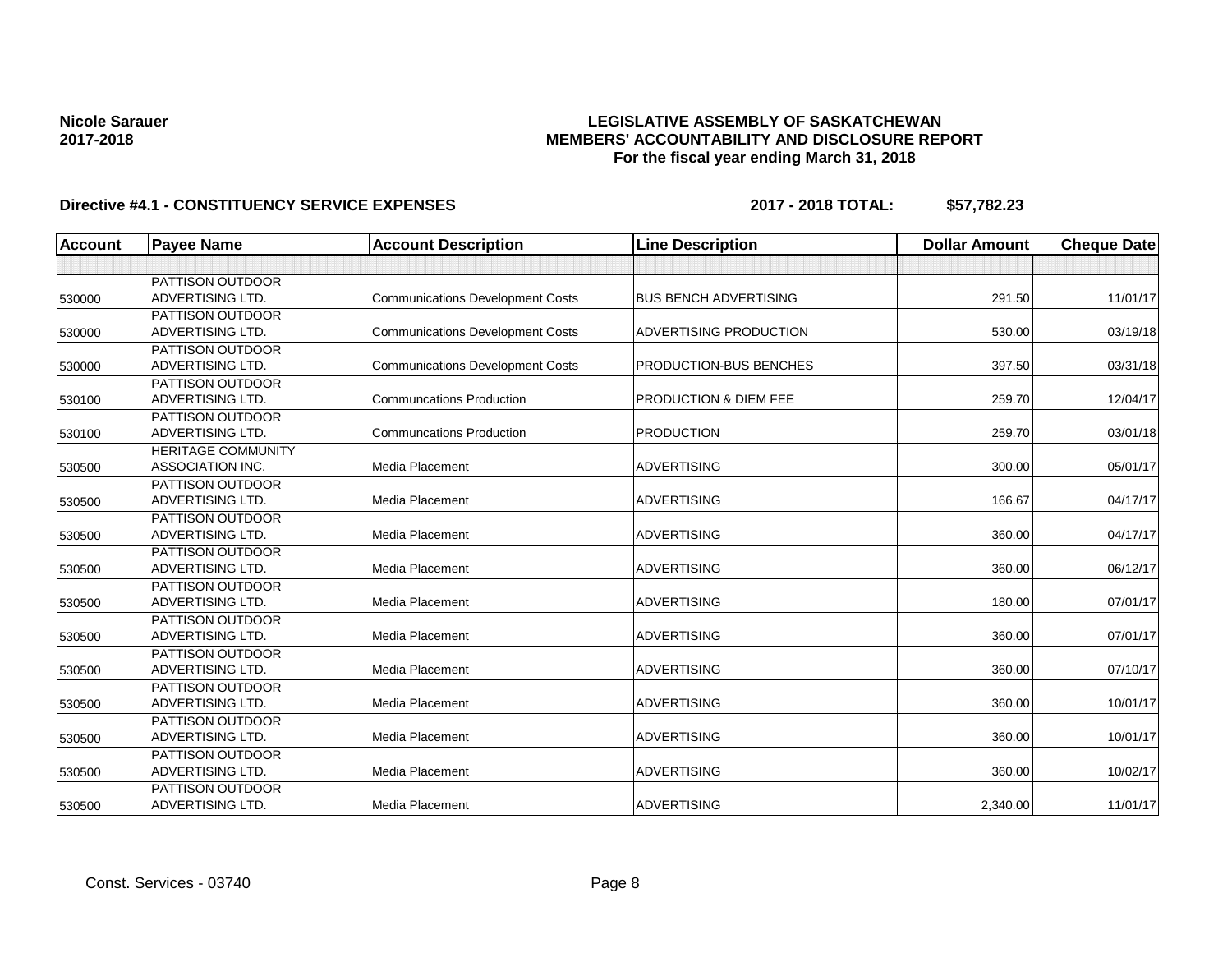### **LEGISLATIVE ASSEMBLY OF SASKATCHEWAN MEMBERS' ACCOUNTABILITY AND DISCLOSURE REPORT For the fiscal year ending March 31, 2018**

| Account | <b>Payee Name</b>                              | <b>Account Description</b>                                        | <b>Line Description</b>         | <b>Dollar Amount</b> | <b>Cheque Date</b> |
|---------|------------------------------------------------|-------------------------------------------------------------------|---------------------------------|----------------------|--------------------|
|         |                                                |                                                                   |                                 |                      |                    |
| 530500  | PATTISON OUTDOOR<br><b>ADVERTISING LTD.</b>    | Media Placement                                                   | <b>ADVERTISING</b>              | 2,100.00             | 12/04/17           |
|         | PATTISON OUTDOOR                               |                                                                   |                                 |                      |                    |
| 530500  | <b>ADVERTISING LTD.</b>                        | Media Placement                                                   | PRODUCTION FEE                  | 318.00               | 02/05/18           |
| 530500  | PATTISON OUTDOOR<br>ADVERTISING LTD.           | Media Placement                                                   | <b>ADVERTISING</b>              | 1,600.00             | 02/05/18           |
| 530500  | PATTISON OUTDOOR<br><b>ADVERTISING LTD.</b>    | Media Placement                                                   | <b>ADVERTISING</b>              | 1,600.00             | 03/05/18           |
| 530500  | PRAIRIE DOG MAGAZINE                           | Media Placement                                                   | <b>ADVERTISING</b>              | 143.00               | 05/01/17           |
| 530500  | PRAIRIE DOG MAGAZINE                           | Media Placement                                                   | <b>ADVERTISING</b>              | 265.25               | 08/03/17           |
| 530500  | PRAIRIE DOG MAGAZINE                           | Media Placement                                                   | <b>ADVERTISING</b>              | 123.75               | 01/01/18           |
| 530500  | <b>REGINA PRIDE INC.</b>                       | Media Placement                                                   | <b>ADVERTISING</b>              | 56.25                | 05/01/17           |
| 530500  | <b>REGINA RED SOX BASEBALL</b>                 | Media Placement                                                   | <b>ADVERTISING</b>              | 125.00               | 06/15/17           |
| 530500  | <b>REGINA THUNDER FOOTBALL</b><br><b>CLUB</b>  | Media Placement                                                   | <b>ADVERTISING</b>              | 125.00               | 07/01/17           |
| 530500  | SASK, SPORTS HALL OF FAME &<br><b>MUSEUM</b>   | Media Placement                                                   | ADVERTISING - NO GST            | 45.45                | 10/01/17           |
| 530500  | SASKATCHEWAN YOUTH<br><b>PARLIAMENT</b>        | Media Placement                                                   | <b>ADVERTISING</b>              | 33.33                | 02/01/18           |
| 530500  | ST. ANDREW'S COLLEGE                           | Media Placement                                                   | <b>ADVERTISING</b>              | 75.00                | 05/01/17           |
| 530500  | STUDENTS' UNION OF THE UNIV.<br>OF REGINA INC. | Media Placement                                                   | <b>ADVERTISING</b>              | 193.75               | 08/01/17           |
| 530800  | ALLIED PRINTERS & PROMOTIONS                   | Publications                                                      | MLA NEWSLETTER - NO GST         | 1,375.88             | 03/29/18           |
| 530900  | ALLIED PRINTERS & PROMOTIONS                   | <b>Promotional Items</b>                                          | <b>CALENDARS</b>                | 1.140.71             | 12/04/17           |
| 530900  | <b>BAZAAR &amp; NOVELTY</b>                    | <b>Promotional Items</b>                                          | <b>PROVINCIAL PINS</b>          | 940.69               | 03/19/18           |
| 530900  | COLE, NATHANIEL J D                            | Promotional Items                                                 | <b>GREETING CARDS</b>           | 16.39                | 05/11/17           |
| 530900  | SARAUER, NICOLE                                | <b>Promotional Items</b>                                          | <b>REIMB: FLOWERS</b>           | 76.00                | 12/01/17           |
| 530900  | <b>SIGNATURE GRAPHICS</b>                      | <b>Promotional Items</b>                                          | <b>CHRISTMAS CARDS</b>          | 1,802.00             | 01/01/18           |
| 542000  | COLE, NATHANIEL J D                            | Travel                                                            | C.A. TRAVEL JANUARY 30-31, 2018 | 230.05               | 03/01/18           |
| 543201  | <b>LEGISLATIVE FOOD SERVICE</b>                | Deputy Minister/Ministry Head Business<br>Expenses - Refreshments | <b>STUDENT DRINKS</b>           | 24.00                | 05/01/17           |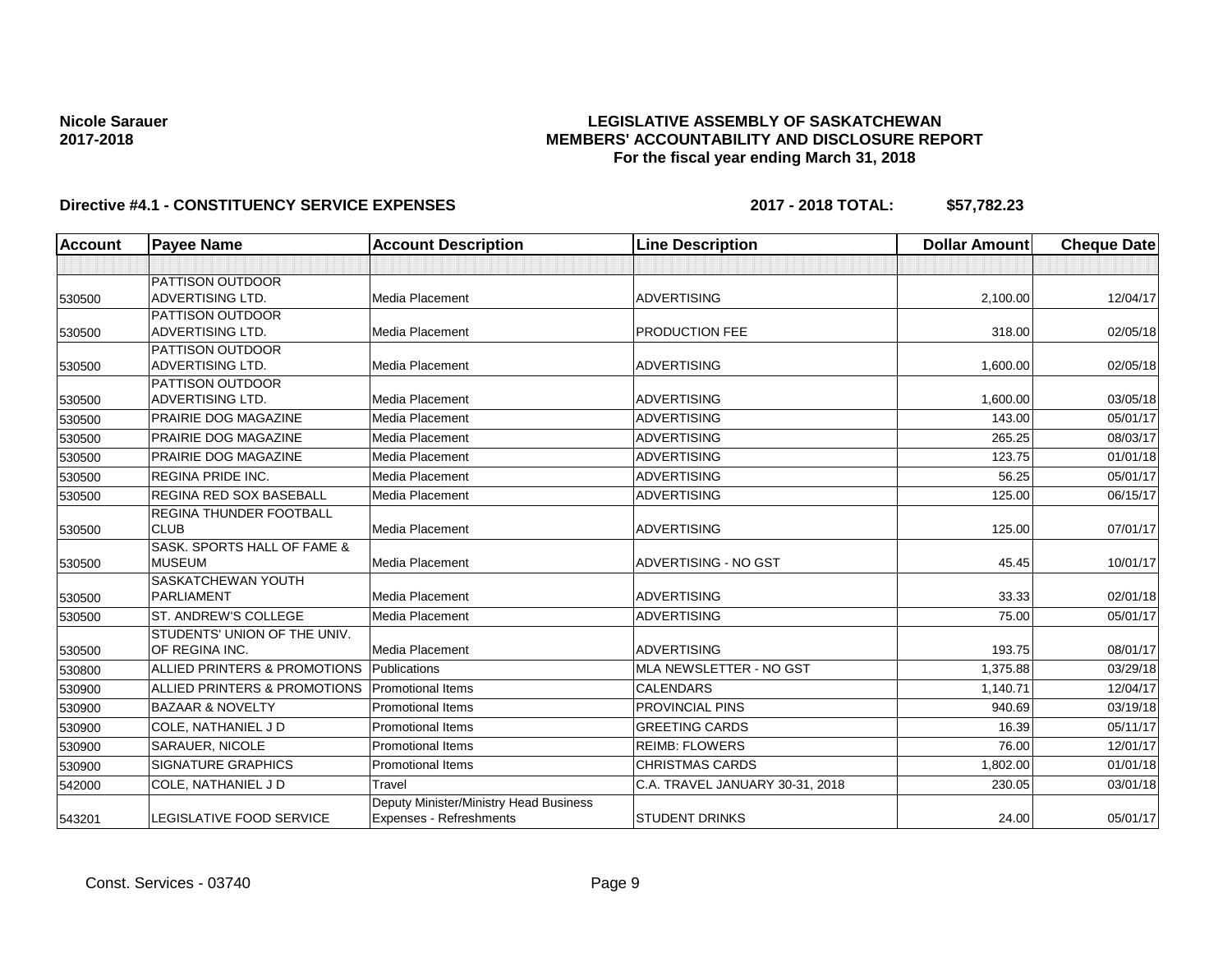#### **LEGISLATIVE ASSEMBLY OF SASKATCHEWAN MEMBERS' ACCOUNTABILITY AND DISCLOSURE REPORT For the fiscal year ending March 31, 2018**

| <b>Account</b> | <b>Payee Name</b>              | <b>Account Description</b>           | <b>Line Description</b>             | <b>Dollar Amount</b> | <b>Cheque Date</b> |
|----------------|--------------------------------|--------------------------------------|-------------------------------------|----------------------|--------------------|
|                |                                |                                      |                                     |                      |                    |
| 555000         | <b>COLONY COFFEE &amp; TEA</b> | Other Material and Supplies          | <b>MISC OFFICE SUPPLIES</b>         | 251.25               | 03/22/18           |
| 555000         | COLE, NATHANIEL J D            | Other Material and Supplies          | STAMPS & MISC OFFICE SUPPLIES       | 3.29                 | 06/01/17           |
| 555000         | COLE, NATHANIEL J D            | Other Material and Supplies          | <b>OFFICE SUPPLIES</b>              | 122.21               | 07/10/17           |
| 555000         | COLE, NATHANIEL J D            | Other Material and Supplies          | REIMB: MISC. & OFFICE SUPPLIES      | 55.49                | 03/01/18           |
| 555000         | SARAUER, NICOLE                | Other Material and Supplies          | <b>REIMB: FRAMES</b>                | 183.04               | 08/01/17           |
| 555000         | SARAUER, NICOLE                | Other Material and Supplies          | <b>REIMB: LAPTOP CASE</b>           | 121.99               | 10/01/17           |
| 555000         | <b>SUPREME BASICS</b>          | Other Material and Supplies          | <b>CERTIFICATES NICSAR</b>          | 95.37                | 04/06/17           |
| 555000         | <b>SUPREME BASICS</b>          | Other Material and Supplies          | <b>MISC OFFICE SUPPLIES</b>         | 57.40                | 06/01/17           |
| 555000         | <b>SUPREME BASICS</b>          | Other Material and Supplies          | <b>SCANNER/MISC OFFICE SUPPLIES</b> | 147.37               | 03/14/18           |
| 555000         | <b>SUPREME BASICS</b>          | Other Material and Supplies          | <b>OFFICE SUPPLIES</b>              | 257.22               | 03/21/18           |
| 564300         | POWERLAND                      | Computer Hardware - Exp.             | APPLE IMAC/SOFTWARE                 | 4,538.08             | 03/29/18           |
| 564300         | <b>SUPREME BASICS</b>          | Computer Hardware - Exp.             | <b>SCANNER/MISC OFFICE SUPPLIES</b> | 144.15               | 03/14/18           |
| 564300         | <b>SUPREME BASICS</b>          | Computer Hardware - Exp.             | BREWER/PRINTER/LABELWRITER          | 519.38               | 03/29/18           |
| 564600         | <b>POWERLAND</b>               | Computer Software - Exp              | APPLE IMAC/SOFTWARE                 | 633.88               | 03/29/18           |
| 565200         | COLE, NATHANIEL J D            | Office Furniture and Equipment - Exp | <b>OFFICE FURNITURE</b>             | 640.87               | 01/01/18           |
| 565200         | <b>SUPREME BASICS</b>          | Office Furniture and Equipment - Exp | <b>OFFICE CHAIR</b>                 | 635.99               | 03/08/18           |
| 565200         | <b>SUPREME BASICS</b>          | Office Furniture and Equipment - Exp | <b>OFFICE CHAIRS</b>                | 339.16               | 03/21/18           |
| 565200         | <b>SUPREME BASICS</b>          | Office Furniture and Equipment - Exp | BREWER/PRINTER/LABELWRITER          | 370.99               | 03/29/18           |
| 588950         |                                |                                      | Prepaid Expense Adjustment          | (795.00)             | 03/31/18           |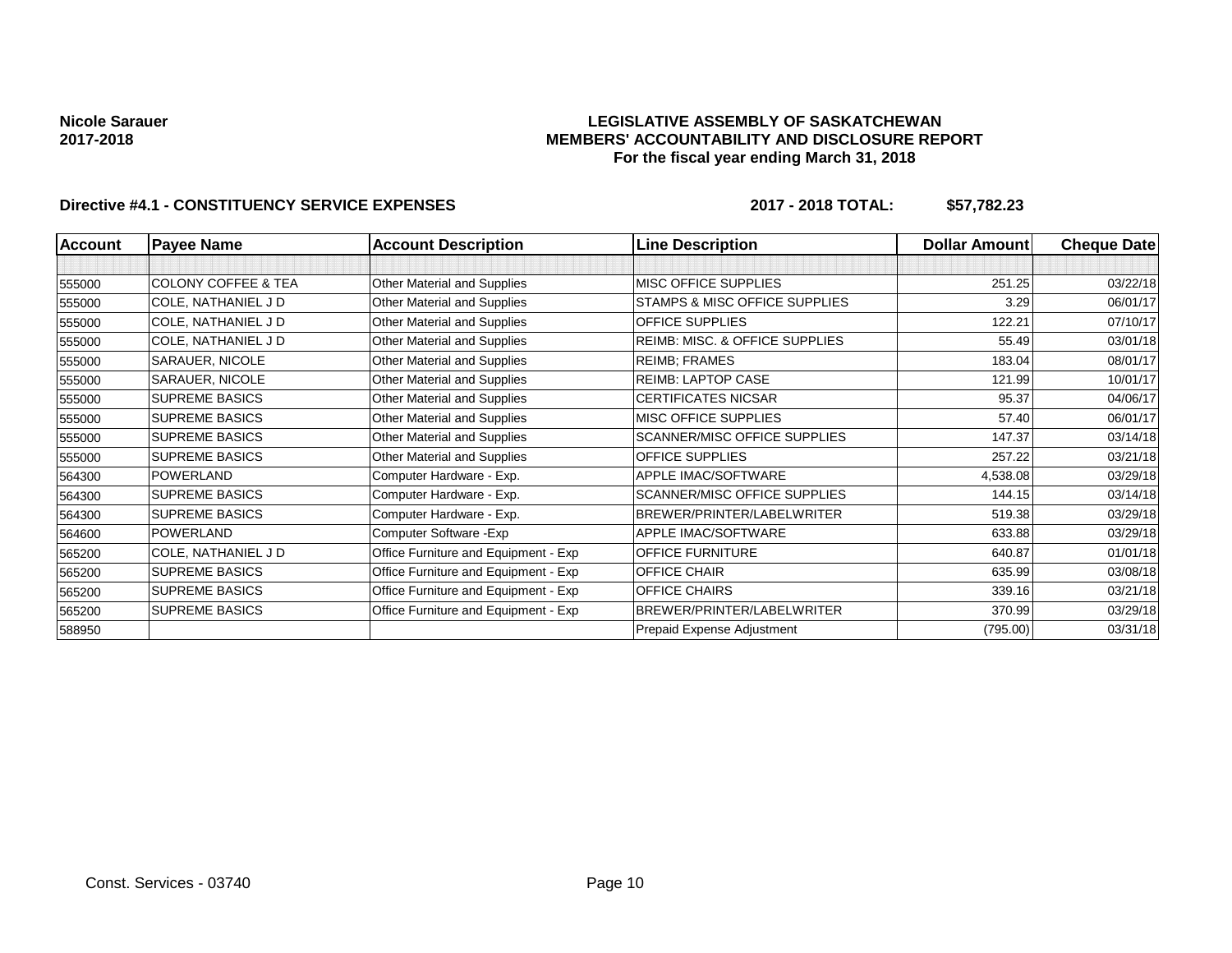### **LEGISLATIVE ASSEMBLY OF SASKATCHEWAN MEMBERS' ACCOUNTABILITY AND DISCLOSURE REPORT For the fiscal year ending March 31, 2018**

# Directive #6 - CONSTITUENCY ASSISTANT EXPENSES 2017 - 2018 TOTAL: \$61,192.70

| <b>Account</b> | <b>Payee Name</b>   | <b>Account Description</b> | <b>Dollar Amount</b> | <b>Cheque Date</b> |
|----------------|---------------------|----------------------------|----------------------|--------------------|
|                |                     |                            |                      |                    |
| 513000         | COLE, NATHANIEL J D | Out-of-Scope Permanent     | 2,213.42             | 04/11/17           |
| 513000         | COLE, NATHANIEL J D | Out-of-Scope Permanent     | $-2213.42$           | 04/11/17           |
| 513000         | COLE, NATHANIEL J D | Out-of-Scope Permanent     | 2213.42              | 04/25/17           |
| 513000         | COLE, NATHANIEL J D | Out-of-Scope Permanent     | 1,678.51             | 05/09/17           |
| 513000         | COLE, NATHANIEL J D | Out-of-Scope Permanent     | 2,213.42             | 05/24/17           |
| 513000         | COLE, NATHANIEL J D | Out-of-Scope Permanent     | 2213.42              | 06/06/17           |
| 513000         | COLE, NATHANIEL J D | Out-of-Scope Permanent     | 2213.42              | 06/20/17           |
| 513000         | COLE, NATHANIEL J D | Out-of-Scope Permanent     | 2213.42              | 07/05/17           |
| 513000         | COLE, NATHANIEL J D | Out-of-Scope Permanent     | 2,213.42             | 07/18/17           |
| 513000         | COLE, NATHANIEL J D | Out-of-Scope Permanent     | 1,761.51             | 08/01/17           |
| 513000         | COLE, NATHANIEL J D | Out-of-Scope Permanent     | 2,213.42             | 08/15/17           |
| 513000         | COLE, NATHANIEL J D | Out-of-Scope Permanent     | 2,213.42             | 08/29/17           |
| 513000         | COLE, NATHANIEL J D | Out-of-Scope Permanent     | 2213.42              | 09/12/17           |
| 513000         | COLE, NATHANIEL J D | Out-of-Scope Permanent     | 2,213.42             | 09/26/17           |
| 513000         | COLE, NATHANIEL J D | Out-of-Scope Permanent     | 2,213.42             | 10/11/17           |
| 513000         | COLE, NATHANIEL J D | Out-of-Scope Permanent     | 2,103.27             | 10/24/17           |
| 513000         | COLE, NATHANIEL J D | Out-of-Scope Permanent     | 2,213.42             | 11/07/17           |
| 513000         | COLE, NATHANIEL J D | Out-of-Scope Permanent     | 2,213.42             | 11/21/17           |
| 513000         | COLE, NATHANIEL J D | Out-of-Scope Permanent     | 2,213.42             | 12/05/17           |
| 513000         | COLE, NATHANIEL J D | Out-of-Scope Permanent     | 1724.62              | 12/19/17           |
| 513000         | COLE, NATHANIEL J D | Out-of-Scope Permanent     | 2,213.42             | 01/03/18           |
| 513000         | COLE, NATHANIEL J D | Out-of-Scope Permanent     | 2,213.42             | 01/16/18           |
| 513000         | COLE, NATHANIEL J D | Out-of-Scope Permanent     | 1,328.05             | 02/01/18           |
| 513000         | COLE, NATHANIEL J D | Out-of-Scope Permanent     | 2,144.25             | 02/13/18           |
| 513000         | COLE, NATHANIEL J D | Out-of-Scope Permanent     | 2,213.42             | 03/01/18           |
| 513000         | COLE, NATHANIEL J D | Out-of-Scope Permanent     | 2213.42              | 03/13/18           |
| 513000         | COLE, NATHANIEL J D | Out-of-Scope Permanent     | 1838.37              | 03/27/18           |
| 513000         | COLE, NATHANIEL J D | Out-of-Scope Permanent     | 1,816.85             | 04/10/18           |
| 514000         | WOLOSHIN, DANIEL    | Casual/Term                | 804.16               | 08/29/17           |